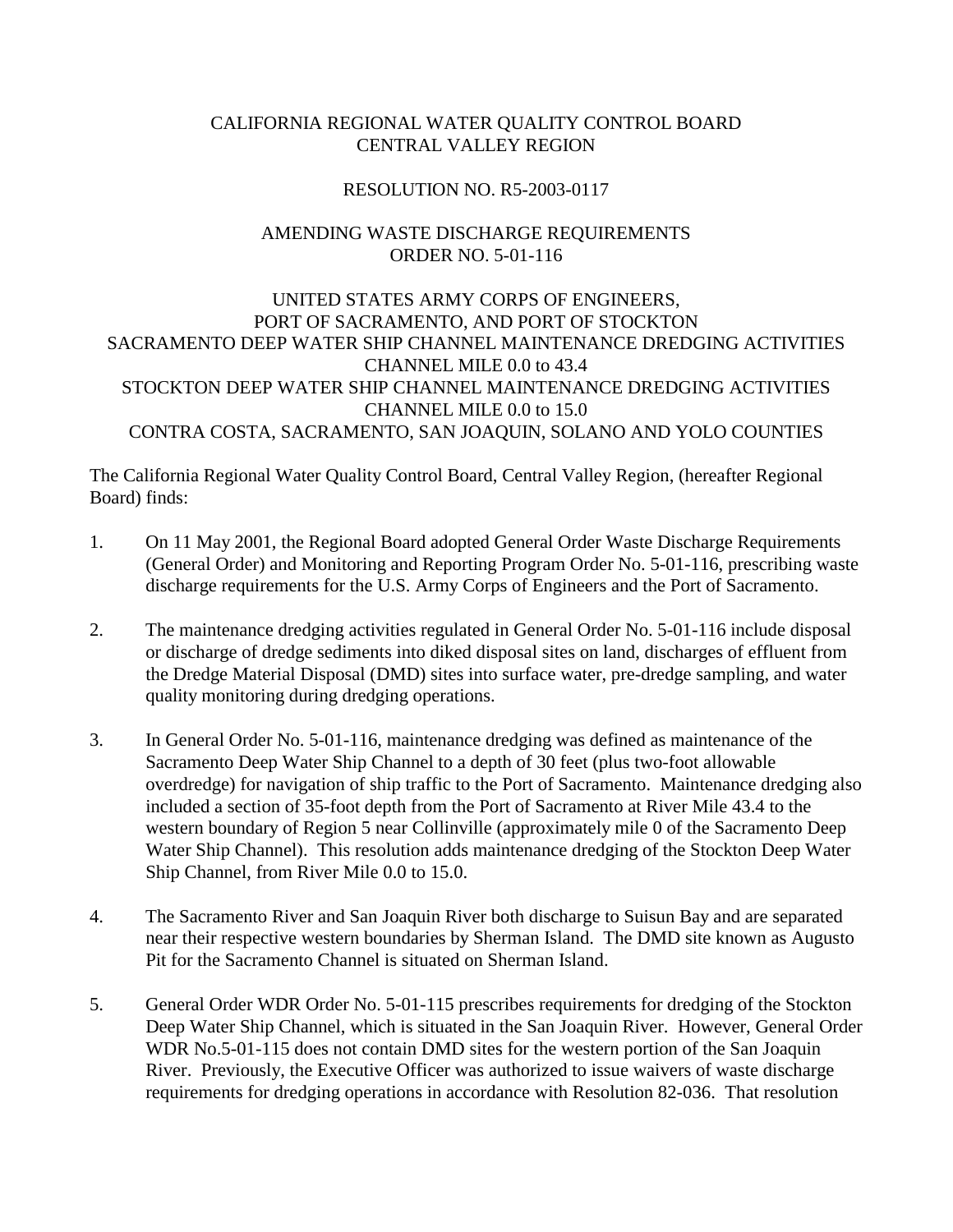did not place a numeric limit on the discharge amount. Effective 1 January 2003, all the old waivers expired. The Regional Board adopted a new waiver resolution in January 2003, and it includes a waiver category for minor dredging operations. However, the new waiver resolution restricts the size of projects eligible for coverage to those with a discharge less than 1,000 cubic yards of dredge materials.

- 6. Recent sedimentation in the San Joaquin River has created several shoals in the Stockton Deep Water Ship Channel near Sherman Island that present a potential hazard to ship navigation. In order to maintain ship navigation in the Stockton Deep Water Ship Channel, the identified shoals must be dredged. The U.S. Army Corps of Engineers' bathymetric survey indicates that more than 1,000 cubic yards of sediment needs to be dredged to remove the shoals.
- 7. In order to facilitate dredging operations in the Stockton Deep Water Ship Channel, the U.S. Army Corps of Engineers requested that General Order No. 5-01-116 be amended to allow the the DMD site known as Augusto Pit to accept dredge materials from both the Stockton and Sacramento Deep Water Ship Channels. The Port of Sacramento has requested that the time period for discharging dredge material from the San Joaquin River to the Augusto Pit be limited to the 2003 dredging season.
- 8. General Order Nos. 5-01-115 and 5-01-116 both prescribe requirements for maintenance dredging of ship channels and contain similar discharge and monitoring requirements. For each proposed dredging project, the Discharger must submit a Notice of Intent, which includes analysis of the sediments to be dredged. The Executive Officer only issues a Notice of Applicability for the project if the sediment will not impact water quality.
- 9. This resolution adds the Port of Stockton as an additional discharger to General Order WDR Order No. 5-01-116. For projects situated in the Stockton Deep Water Ship Channel, the Port of Stockton and the U.S. Army Corps of Engineers shall submit the Notices of Intent. For projects situated within the Sacramento Deep Water Ship Channel, the Port of Sacramento and the U.S. Army Corps of Engineers shall submit the Notices of Intent.
- 10. The beneficial uses of the Sacramento-San Joaquin Delta are municipal supply; domestic supply; agricultural irrigation; process; service supply; water contact recreation; noncontact water recreation; warm fresh water habitat; cold fresh water habitat; warm water migration; cold water migration; warm water spawning; wildlife habitat; and navigation.
- 11. The action to update General Order No. 5-01-116 is exempt from the provisions of the CEQA, in accordance with Title 14, California Code of Regulations (CCR), Section 15301.
- 12. The Regional Board has notified the Discharger and interested parties of its intent to amend waste discharge requirements for this discharge and has provided them with an opportunity for a public hearing and an opportunity to submit their written views and recommendations.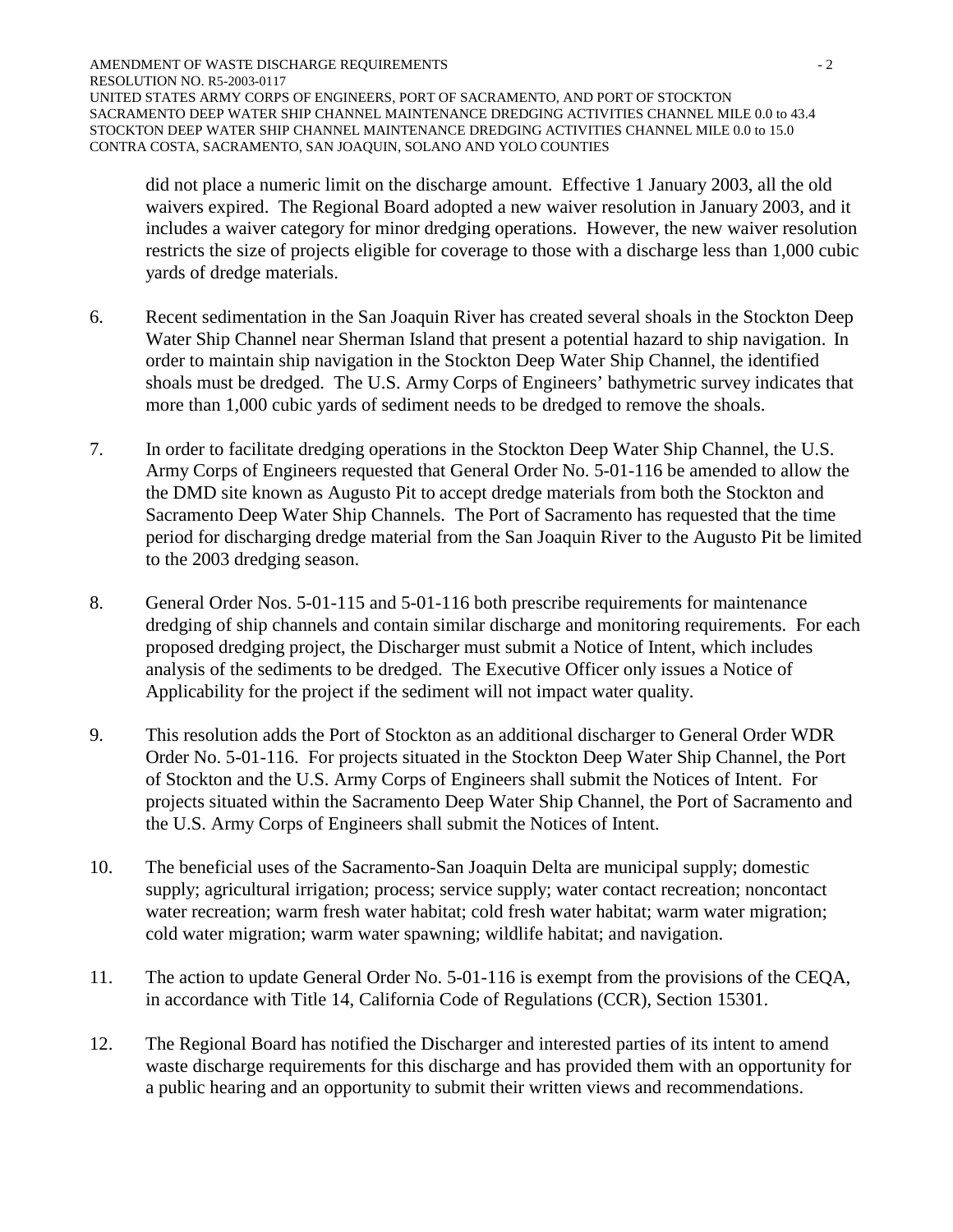- 13. The Regional Board, in a public meeting, heard and considered all comments pertaining to the discharge.
- 14. This Order shall amend General Order Waste Discharge Requirements Order No. 5-01-116, and shall take effect upon the date of hearing.

**IT IS HEREBY ORDERED** that General Order Waste Discharge Requirements Order No. 5-01-116 is amended solely to include the Port of Stockton as a Discharger and to allow the discharge of sediment dredged from the Stockton Deep Water Ship Channel, between San Joaquin River Mile 0.0 to River Mile 15.0, to the Augusto Pit situated on Sherman Island. The U.S. Army Corps of Engineers, Port of Sacramento and the Port of Stockton, their agents, successors and assigns, in order to meet the provisions contained in Division 7 of the California Water Code and regulations adopted thereunder, shall comply with Amended Order No. 5-01-116:

Page 1 Change, all references that specify the Dischargers, to read: United States Army Corps of Engineers, Port of Sacramento, and Port of Stockton

Page 1 Change all titles, headers and references, to read: UNITED STATES ARMY CORPS OF ENGINEERS, PORT OF SACRAMENTO, AND PORT OF STOCKTON SACRAMENTO DEEP WATER SHIP CHANNEL MAINTENANCE DREDGING ACTIVITIES CHANNEL MILE 0.0 to 43.4 STOCKTON DEEP WATER SHIP CHANNEL MAINTENANCE DREDGING ACTIVITIES CHANNEL MILE 0.0 to 15.0 CONTRA COSTA, SACRAMENTO, SAN JOAQUIN, SOLANO AND YOLO COUNTIES

- Page 1 Insert New Finding No. 3, renumber all remaining findings and references, to read: On 11 May 2001, the Regional Board adopted General Order Waste Discharge Requirements and Monitoring and Reporting Program Order No. 5-01-115, prescribing waste discharge requirements for the U.S. Army Corps of Engineers and the Port of Stockton. Both General Order Nos. 5-01-115 and 5-01-116 prescribe requirements for maintenance dredging of ship channels and have similar discharge and monitoring requirements.
- Page 1 Modified (New) Finding No. 4 to read: Under this General Order, maintenance dredging is defined as maintenance of the Sacramento Deep Water Ship Channel to a depth of 30 feet (plus two-foot allowable overdredge) for navigation of ship traffic to the Port of Sacramento and the maintenance of the Stockton Deep Water Ship Channel to a 35-foot depth for the navigation of ship traffic to the Port of Stockton. Maintenance dredging also includes a section of 35-foot